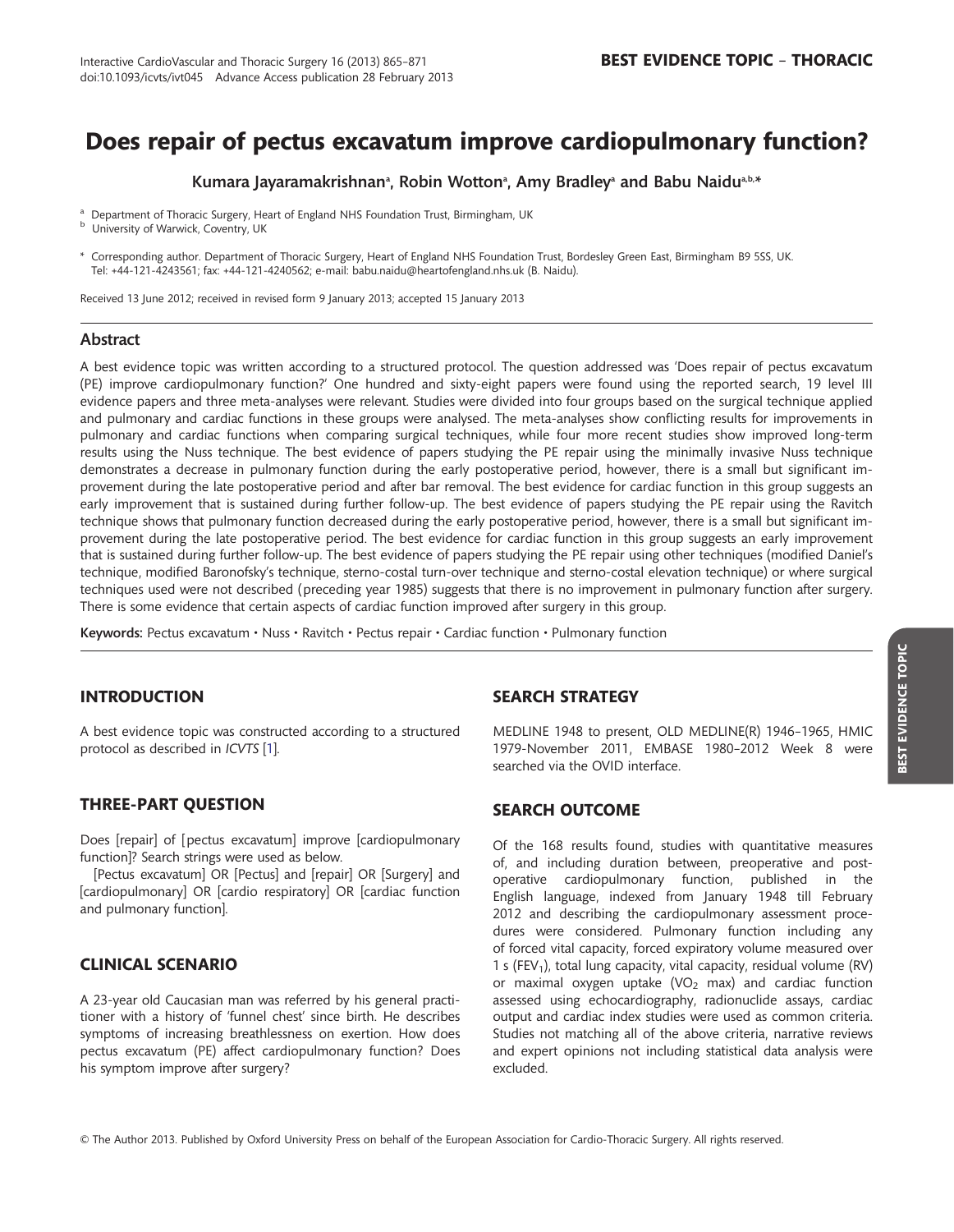In total, 22 papers were found, of which three meta-analyses and their papers along with four recent papers were relevant; these are summarized in Table [1](#page-2-0) [[2](#page-5-0)–[8](#page-5-0)].

## RESULTS

Up to 40% of spirometric tests may change their clinical category (from normal to abnormal) simply by changing the equation used. Assuming values of <80% predicted values to be abnormal causes underdiagnosis in younger and taller individuals [\[9\]](#page-5-0).

Pulmonary function: vital capacity [\[6](#page-5-0), [10](#page-5-0)-[14\]](#page-5-0), inspiratory vital capacity [\[11,](#page-5-0) [15](#page-5-0), [16](#page-5-0)], forced vital capacity [\[6,](#page-5-0) [8,](#page-5-0) [17](#page-5-0)–[20](#page-5-0)], total lung capacity [[10,](#page-5-0) [12](#page-5-0)-[15,](#page-5-0) [21,](#page-5-0) [22\]](#page-5-0), FEV<sub>1</sub> [\[6](#page-5-0)-[8,](#page-5-0) [11](#page-5-0), [13](#page-5-0), [15](#page-5-0)-[17](#page-5-0), [19](#page-5-0), [20\]](#page-5-0) and  $FEV_{25-75}$  [[17](#page-5-0), [19\]](#page-5-0) are low in PE patients and correlate with severity of PE [\[10,](#page-5-0) [12,](#page-5-0) [14,](#page-5-0) [18](#page-5-0)].

Cardiac function: Work performance [[6](#page-5-0), [21\]](#page-5-0), stroke volume [[13\]](#page-5-0) and RV [\[7,](#page-5-0) [14,](#page-5-0) [16,](#page-5-0) [23\]](#page-5-0) indices were decreased. Mitral valve abnormality [[5](#page-5-0), [17,](#page-5-0) [24](#page-5-0)] was present in significantly larger proportion in PE patients but this did not correlate with the severity of PE [[7](#page-5-0), [16](#page-5-0), [23\]](#page-5-0).

A meta-analysis of pulmonary function by Malek et al. did not consider surgical techniques separately in the included studies [[10](#page-5-0)–[14,](#page-5-0) [16,](#page-5-0) [18](#page-5-0), [19,](#page-5-0) [21](#page-5-0), [22,](#page-5-0) [25](#page-5-0)] and reported that surgical repair does not significantly improve pulmonary function [\[2\]](#page-5-0).

A similar meta-analysis by Malek et al. considering global cardiopulmonary function in the included studies [\[13](#page-5-0), [14,](#page-5-0) [16](#page-5-0), [18,](#page-5-0) [21](#page-5-0)–[23](#page-5-0), [25\]](#page-5-0) showed significant improvement after surgery [[3](#page-5-0)].

Another meta-analysis of studies [\[10](#page-5-0)–[12](#page-5-0), [15,](#page-5-0) [16](#page-5-0), [19,](#page-5-0) [20,](#page-5-0) [22](#page-5-0), [24,](#page-5-0) [25\]](#page-5-0) reported that  $FEV_1$  increased after Nuss bar removal, total lung capacity decreased after Ravitch repair, and exercise tolerance did not improve after either type of surgical repair [[4](#page-5-0)].

Studies were divided into four groups based on the surgery type. Pulmonary function and cardiac function in these groups were analysed. Eight studies used Nuss, four used modified Ravitch repair, four used other techniques and three were undefined.

## Nuss repairs

Studies measuring pulmonary function between 3 and 6 months postoperatively showed diminished values [\[14](#page-5-0), [20](#page-5-0), [24\]](#page-5-0).

An early postoperative period study showed significantly reduced pulmonary function (forced vital capacity,  $FEV<sub>1</sub>$ , total lung capacity) [\[14](#page-5-0)]. However, cardiac function (stroke volume) significantly improved postoperatively. Borowitz et al. [[24\]](#page-5-0) did not observe change in static or exercise pulmonary function, 6– 12 months postoperatively.

A recent study showed that  $FEV<sub>1</sub>$  and cardiac index were lower in PE and were increased one year later when the bar was still in situ [\[7\]](#page-5-0).

A late postoperative period study after removal of the Nuss bar showed postoperative sustained improvement in pulmonary function and cardiac function [[8](#page-5-0)]. Lawson et al. [[19\]](#page-5-0) showed small (11%, 7%) but significant improvement in pulmonary function (FEV<sub>1</sub>, forced vital capacity) in a sub-group of patients above 11 years of age after removal of the Nuss bar. Bawazir et al. [[20\]](#page-5-0) reported that pulmonary function and exercise tolerance were reduced postoperatively with significant increase during followup after bar removal but remained below normative values of similar age. Cardiac function increased at 3 months postoperatively and remained stable. Castellani et al. [\[6\]](#page-5-0) found in their group that after bar removal, lung performance and exercise performance did not improve, but reported evidence of relief of cardiac compression. Coln et al. [[5](#page-5-0)] demonstrated improvement of cardiac abnormalities after repair.

The majority of the studies performed post-bar removal demonstrated a small but significant improvement in pulmonary function [\[8,](#page-5-0) [19,](#page-5-0) [20](#page-5-0)].

#### Ravitch

Studies during 6–8 months postoperatively found reduced pulmonary function [[18](#page-5-0), [22](#page-5-0)].

An early postoperative period study showed no improvement in pulmonary function [26]. Increase in stroke volume was reported. Wynn et al. [[22\]](#page-5-0) showed total lung capacity and vital capacity decrease with RV increase suggestive of a restrictive deformity augmented by the procedure itself.  $VO<sub>2</sub>$  max, cardiac output and stroke volume increases were non-significant.

A late postoperative period study found a modest improvement (6.4%) in pulmonary function only in a subgroup with severely reduced pulmonary function (FEV<sub>1</sub> < 75% predicted) preoperatively [\[16\]](#page-5-0). Significant improvements in cardiac function including right ventricular diastolic volume indexes were noted. Hu et al. [[13\]](#page-5-0) reported a modest improvement (7%, 18%) in pulmonary function (total lung capacity, forced vital capacity), and cardiovascular function (ejection fraction %, EF%) improved significantly late postoperatively.

#### **Other**

Other studies consistently showed diminished pulmonary function [[11](#page-5-0), [12,](#page-5-0) [15,](#page-5-0) [25\]](#page-5-0). Derveaux et al. [\[11](#page-5-0)] showed that ventilatory restrictions worsen after surgery attributable to extensive surgery causing a restrictive defect.

Kaguraoka et al. [\[12](#page-5-0)] noticed no improvement in pulmonary function after repair. Morshuis et al. [[25\]](#page-5-0) noticed a significant reduction in pulmonary function and a significant increase in  $VO<sub>2</sub>$ max one year after operation. Long-term results by Morshuis et al. [[15\]](#page-5-0) showed a significant reduction in pulmonary function (inspiratory vital capacity, total lung capacity).

#### Unknown

A study at 3–9 months postoperatively demonstrated a small improvement in total lung capacity,  $VO<sub>2</sub>$  max and significant (22%) improvement in maximal voluntary ventilation [[21\]](#page-5-0). Another study at 2–6 years found vital capacity, total lung capacity and maximal breathing capacity to be significantly low in PE patients, which significantly decreased postoperatively [[10\]](#page-5-0). Peterson *et al.* [[23](#page-5-0)] demonstrated no significant increase in right ventricular ejection fraction % (RVEF%) from rest to exercise after PE repair.

### CLINICAL BOTTOMLINE

In patients with PE, both cardiac function and pulmonary function are reduced. Pectus repair using minimally invasive Nuss technique and Ravitch procedure cause an early decrease in the pulmonary function. However, a small, but significant, return of function does occur during the late postoperative period. Cardiac function increases during the early postoperative period, an improvement that is sustained. In contrast, pectus repair using other techniques has not shown similar improvements.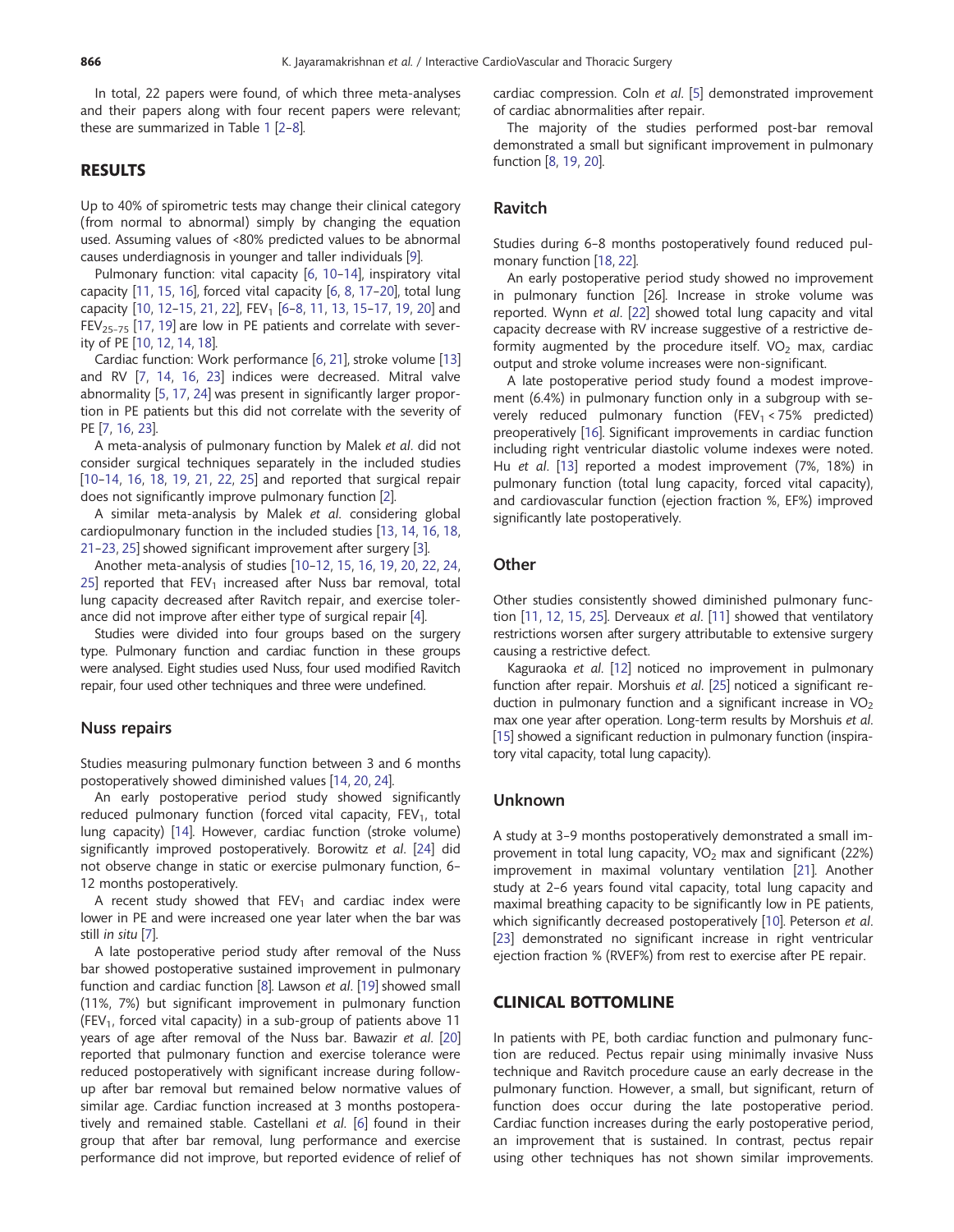| Author, date, journal<br>and country<br>Study type<br>(level of evidence)                    | Patient group                                                                                                      | Outcomes                                                                                                                                                                        | Key results                                                                                                                                                                                                                                                                                                                                      | Comments                                                                                                                                                                                       |
|----------------------------------------------------------------------------------------------|--------------------------------------------------------------------------------------------------------------------|---------------------------------------------------------------------------------------------------------------------------------------------------------------------------------|--------------------------------------------------------------------------------------------------------------------------------------------------------------------------------------------------------------------------------------------------------------------------------------------------------------------------------------------------|------------------------------------------------------------------------------------------------------------------------------------------------------------------------------------------------|
| Sigalet et al., 2007,<br>Pediatr Surg Int,<br>Canada <sup>[8]</sup>                          | $n = 26$<br>Mean age = $13.2 \pm 2.1$ years                                                                        | Preop and 3 months<br>post-bar removal                                                                                                                                          | Sustained improvement in PF<br>and aerobic exercise tolerance                                                                                                                                                                                                                                                                                    | Sex distribution not reported<br>Patients not exercised up to                                                                                                                                  |
| Cohort study<br>(level III)                                                                  | <b>Nuss</b>                                                                                                        | <b>FVC</b><br>FEV <sub>1</sub><br><b>TLC</b><br>VC<br>$VO2$ max<br>SV (ml)<br>Cardiac output<br>Cardiac index                                                                   | $(Mean \pm SD)$<br>$90 \pm 19$ to $92 \pm 21$ (P = NS)<br>$78 \pm 16$ to $84 \pm 18$ (P < 0.05)<br>$95 \pm 16$ to $99 \pm 14$ ( $P < 0.05$ )<br>91 ± 19 to $93 \pm 21$ (P = NS)<br>71 ± 11 to 77 ± 11( $P < 0.05$ )<br>69 ± 21 to 84 ± 25 ( $P < 0.05$ )<br>$4.7 \pm 1.4$ to $5.4 \pm 1.5$ (P < 0.05)<br>$3.1 \pm 0.8$ to $3.3 \pm 0.8$ (P = NS) | anaerobic threshold were excluded<br>Improvement in SV and CO and no<br>change in CI maybe because of<br>growth                                                                                |
| Lawson <i>et al.</i> , 2005, J<br>Pediatr Surg, USA<br>$[19]$<br>Cohort study<br>(level III) | $n = 45$ (two groups,<br>age < or $>11$ years)<br>Median age $= 11.4$ years<br>Male: female = $4:1$<br><b>Nuss</b> | Preop, postop and<br>post-bar removal<br>$(mean = 2.9 \text{ years})$<br>Age <11 years $n = 20$<br>FEV <sub>1</sub><br><b>FVC</b><br>Age >11 years $n = 25$<br>FEV <sub>1</sub> | (Mean ± SEM)<br>86 (76-94 IQR) to 88 (79-97<br>$IQR)$ ( $P = 0.54$ )<br>86 (75-94) to 89 (79-99)<br>$(P = 0.1082)$<br>81 (74-90) to 90 (82-100)<br>$(P = 0.0052)$                                                                                                                                                                                | Small but definite improvement in<br>patients over the age of 11 years, PF<br>improvement after bar removal most<br>prominent in FEF <sub>25-75</sub> = $15%$<br>No exercise testing performed |
|                                                                                              | Bawazir <i>et al.</i> , 2005, $\int$ $n = 22$ ( $n = 10$ post-bar                                                  | <b>FVC</b><br>Preop, 3, 21-24 months                                                                                                                                            | 84 (76-92) to 90 (78-101)<br>$(P = 0.0015)$                                                                                                                                                                                                                                                                                                      | Sex distribution not reported                                                                                                                                                                  |
| Pediatr Surg, Canada removal)<br>$[20]$                                                      | Mean age = $13.5 \pm 1.7$ years                                                                                    | postop and 3 months after<br>bar removal                                                                                                                                        | (Mean ± SEM)                                                                                                                                                                                                                                                                                                                                     | Decrease in early postoperative PF<br>and exercise tolerance which                                                                                                                             |
| Cohort study<br>(level III)                                                                  | <b>Nuss</b>                                                                                                        | <b>FVC</b><br>FEV <sub>1</sub><br><b>TLC</b><br>VC<br>$VO2$ max<br>SV<br>Cardiac output<br>Cardiac index                                                                        | $89 \pm 3$ to $87 \pm 4$<br>79 ± 2 to $80 \pm 4$ ( $P < 0.05$ )<br>$98 \pm 3$ to $98 \pm 5$<br>$93 \pm 3$ to $87 \pm 4$<br>$68 \pm 2$ to 71 $\pm$ 4 (P < 0.05)<br>$70 \pm 4$ to $86 \pm 7$<br>$4.8 \pm 0.2$ to $5.6 \pm 0.3$ (P < 0.05)<br>$3.3 \pm 0.1$ to $3.5 \pm 0.2$ (P < 0.05)                                                             | improves above baseline y<br>Early increase in CF which remains<br>stable                                                                                                                      |
| Castellani <i>et al.</i> ,<br>2010, Pediatr Surg<br>Int, Austria [6]                         | $n = 59$<br>Mean age = $15.7 + 4.5$ years<br>Male:female = 9:1                                                     | Preop, 6-12 months and<br>after bar removal within<br>3 years<br><b>FVC</b>                                                                                                     | (Mean ± SEM)<br>91 ± 14 to $88 \pm 13$ (P = NS)                                                                                                                                                                                                                                                                                                  | PE repair does not improve PF and<br>exercise performance, increase of<br>body weight and de-conditioning<br>cited                                                                             |
| Prospective study<br>(level III)                                                             | <b>Nuss</b>                                                                                                        | $VO2$ max                                                                                                                                                                       | $50 \pm 6$ to $50 \pm 7$ (P = NS)                                                                                                                                                                                                                                                                                                                |                                                                                                                                                                                                |
| Tang et al., 2011, Eur<br>J Cardiothorac Surg,<br>Denmark [7]                                | $n = 49$<br>Mean age = $15.5 \pm 1.7$ years<br>Modified (smaller bar)                                              | Preop and 1 year postop<br>(bar in situ)<br><b>FVC</b><br>FEV <sub>1</sub>                                                                                                      | (Mean ± SEM)<br>$96 \pm 14$ to $97 \pm 13$ (P = NS)<br>$87 \pm 13$ to 91 $\pm$ 13 (P < 0.01)                                                                                                                                                                                                                                                     | $FEV1$ , CI lower in PE preop<br>significantly increased postop<br>No exercise testing performed                                                                                               |
| Case-control study<br>Prospective<br>(level III)                                             | <b>Nuss</b>                                                                                                        | Cardiac index                                                                                                                                                                   | $6.6 \pm 1.1$ to $7.2 \pm 1$ (P < 0.01)                                                                                                                                                                                                                                                                                                          |                                                                                                                                                                                                |
| Coln <i>et al.</i> , 2006, J<br>Pediatr Surg, USA [5]<br>Retrospective cohort                | $n = 107$<br>Mean age = 13 years<br>Male: female = $4:1$                                                           | Preop and 2 years postop<br>(bar in situ)<br>Preop echo/ECG                                                                                                                     | Cardiac compression in 117<br>(95%), MV abnormality in 54                                                                                                                                                                                                                                                                                        | Positive correlation attributed to<br>Haller index. Known relationship<br>between PE and MV prolapse-<br>increases with age                                                                    |
| study<br>July 1998-Dec 2004<br>(level III)                                                   | <b>Nuss</b>                                                                                                        | Postop echo/ECG                                                                                                                                                                 | (44%)<br>Normal in 100 (93%)                                                                                                                                                                                                                                                                                                                     | Showed complete relief of cardiac<br>compression                                                                                                                                               |
|                                                                                              |                                                                                                                    |                                                                                                                                                                                 |                                                                                                                                                                                                                                                                                                                                                  | Continued                                                                                                                                                                                      |

# <span id="page-2-0"></span>Table 1: Best evidence papers

BEST EVIDENCE TOPIC

**BEST EVIDENCE TOPIC**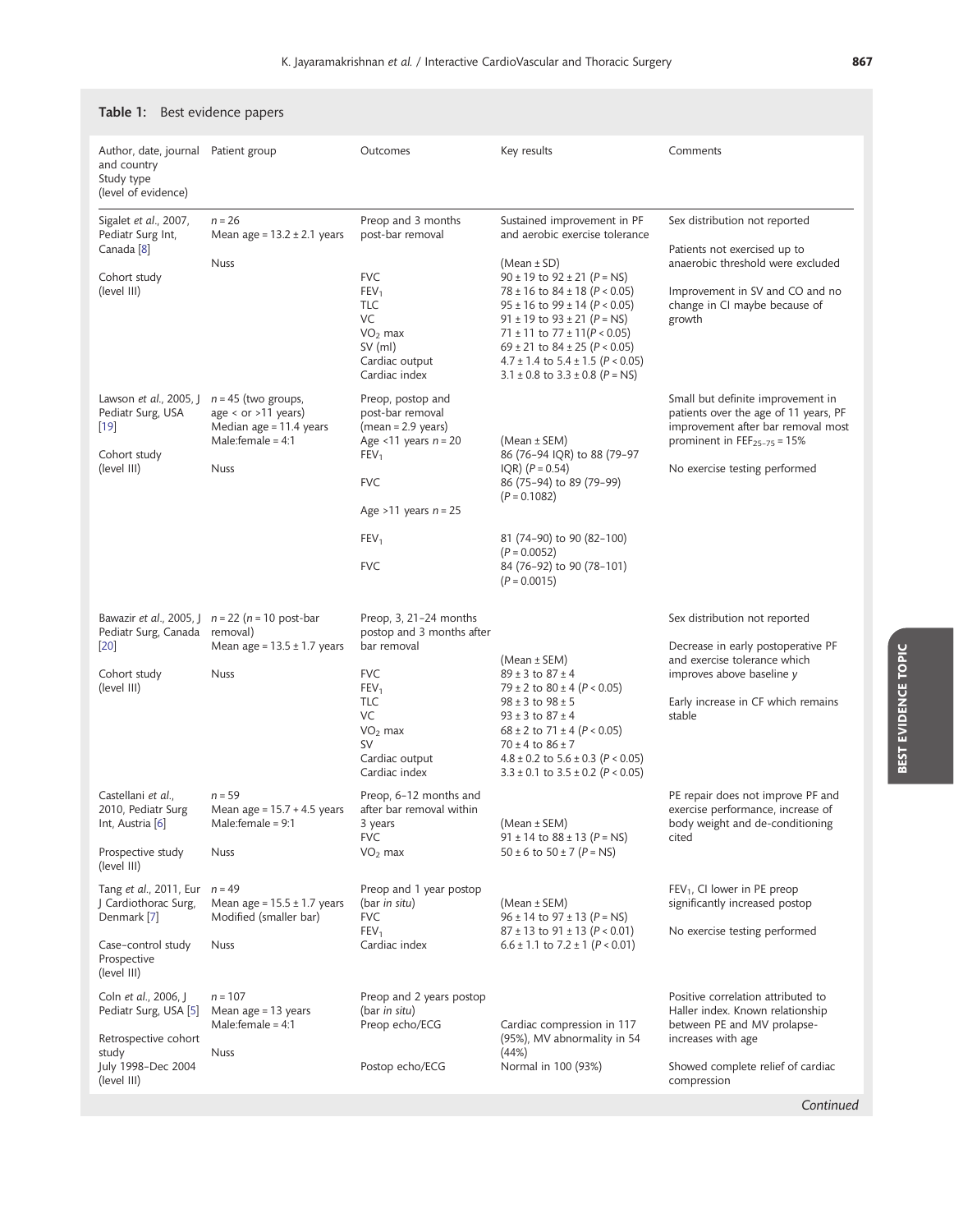| Table 1: (Continued)                                                                                  |                                                                                                                                         |                                                                                                                                                                                                                                                                                                                                          |                                                                                                                                                                                                                                                          |                                                                                                                                                                                                                            |  |
|-------------------------------------------------------------------------------------------------------|-----------------------------------------------------------------------------------------------------------------------------------------|------------------------------------------------------------------------------------------------------------------------------------------------------------------------------------------------------------------------------------------------------------------------------------------------------------------------------------------|----------------------------------------------------------------------------------------------------------------------------------------------------------------------------------------------------------------------------------------------------------|----------------------------------------------------------------------------------------------------------------------------------------------------------------------------------------------------------------------------|--|
| Author, date, journal Patient group<br>and country<br>Study type<br>(level of evidence)               |                                                                                                                                         | Outcomes                                                                                                                                                                                                                                                                                                                                 | Key results                                                                                                                                                                                                                                              | Comments                                                                                                                                                                                                                   |  |
| Sigalet et al., 2003, J<br>Pediatr Surg, Canada<br>$[14]$                                             | $n = 11$<br>Mean age = $13.5 + 3.1$ years<br>Male:female = $10:1$                                                                       | Preop and 3 months<br>postop                                                                                                                                                                                                                                                                                                             | Severity of PE-Haller index<br>$CT/-4.1 + 0.9$                                                                                                                                                                                                           | All PF tests decreased in the early<br>postoperative period                                                                                                                                                                |  |
| Cohort Study<br>(level III)                                                                           | <b>Nuss</b>                                                                                                                             | <b>FVC</b><br>FEV <sub>1</sub><br><b>TLC</b><br>VC<br>$VO2$ max<br>$SV$ (ml)                                                                                                                                                                                                                                                             | (Mean ± SD)<br>$92 \pm 22$ to $72 \pm 15$ (P < 0.05)<br>79 ± 22 to $68 \pm 19$ (P = NS)<br>$108 \pm 24$ to $96 \pm 16$ (P = NS)<br>$94 \pm 21$ to $75 \pm 16$ (P = NS)<br>69 ± 24 to $56 \pm 25$ ( $P < 0.05$ )<br>$62 \pm 24$ to $78 \pm 23$ (P < 0.05) |                                                                                                                                                                                                                            |  |
| Borowitz et al., 2003,<br>J Pediatr Surg USA,<br>$\left[24\right]$                                    | $n = 10$<br>Mean age = $13.4 \pm 3$ years<br>Male:female = $10:0$                                                                       | Preop and 6-12 months<br>postop                                                                                                                                                                                                                                                                                                          | $P = NS$ for all measures, no<br>restriction noticed after op                                                                                                                                                                                            | No results post-bar removal                                                                                                                                                                                                |  |
| Cohort study<br>(level III)                                                                           | <b>Nuss</b>                                                                                                                             | <b>FVC</b><br>FEV <sub>1</sub><br>TLC<br>$VO2$ max                                                                                                                                                                                                                                                                                       | Mean (range)<br>91 (R: 62-108) to 86 (R: 49-110)<br>91 (R: 65-112) to 88 (R: 57-116)<br>91 (R: 73-114) to 91 (R: 62-112)<br>85 (R: 52-106) to 88 (R: 52-108)                                                                                             |                                                                                                                                                                                                                            |  |
| Kowalewski et al.,<br>1998, Eur J<br>Cardiothorac Surg,<br>Poland [16]<br>Cohort study<br>(level III) | $n = 34$<br>Mean age = $13.4$ ( $R: 4-35$ )<br>Male:female = $12:5$<br>Modified Ravitch repair                                          | Preop and 5 years postop<br>(echo done after 1 year)<br>Group I-mod PE $(n = 24)$<br>FEV <sub>1</sub><br>$SVI_{IV}$<br><b>SVI<sub>RV</sub></b>                                                                                                                                                                                           | Mean $±$ SD<br>78 ± 17 to $83 \pm 23$ ( $P < 0.082$ )<br>$36 \pm 5$ to $39 \pm 8$ (P = NS)<br>$17 \pm 3$ to $25 \pm 7$ (P < 0.001)                                                                                                                       | In a subgroup ( $n = 22$ ) where preop<br>FEV <sub>1</sub> , IVC ( $n = 18$ ) was <75%<br>predicted, there was a statistically<br>significant improvement postop<br>Significant increase of RV diastolic<br>and SV indexes |  |
|                                                                                                       |                                                                                                                                         | Group II-severity of PE<br>$(n = 10)$<br>FEV <sub>1</sub><br>$SVI_{IV}$<br><b>SVI<sub>RV</sub></b>                                                                                                                                                                                                                                       | $65 \pm 16$ to $69 \pm 15$ (P < 0.069)<br>$30 \pm 10$ to $42 \pm 12$ (P < 0.05)<br>$10 \pm 2$ to $22 \pm 5$ (P < 0.001)                                                                                                                                  | No exercise testing performed                                                                                                                                                                                              |  |
| Hu et al., 2000, Chin<br>Med J, China [13]                                                            | $n = 40$<br>Mean age = $4.6$ years<br>$(R: 2.5-16 \text{ years})$                                                                       | Pre- and 4.2 years postop<br>echo                                                                                                                                                                                                                                                                                                        | Cardiopulmonary function<br>improved postoperatively<br>whereas PF recovered slowly                                                                                                                                                                      | Control groups not defined<br>CF below normal in PE                                                                                                                                                                        |  |
| Male:female = 137:34<br>Case-control study<br>(level III)<br>Modified Ravitch repair                  | <b>FVC</b><br>FEV <sub>1</sub><br><b>TLC</b><br>VC<br>$SV$ (ml)<br>EF%                                                                  | Mean $±$ SD<br>$1.85 \pm 0.26$ to $2.18 \pm 0.26$<br>(P < 0.005)<br>$1.49 \pm 0.20$ to $1.52 \pm 0.23$<br>(P < 0.001)<br>$2.49 \pm 0.28$ to $2.67 \pm 0.32$<br>(P < 0.05)<br>$1.74 \pm 0.25$ to $1.79 \pm 0.31$<br>$(P = NS)$<br>$29.28 \pm 7.95$ to $35.91 \pm 5.08$<br>(P < 0.01)<br>$59.40 \pm 9.10$ to 65.77 $\pm 4.6$<br>(P < 0.01) | SV increased postoperatively                                                                                                                                                                                                                             |                                                                                                                                                                                                                            |  |
| Quigley et al., 1996,<br>J Pediatr, USA [18]<br>Case-control study<br>(level III)                     | $n = 15$<br>(inc. 6 mild asthmatics,<br>3 redo and 1 paralysed<br>diaphragm plication)<br>Mean age = $16 \pm 3$ years<br>Ravitch repair | Preop and 8 months<br>postop before bar removal<br><b>FVC</b><br><b>RV</b><br>$VO2$ max                                                                                                                                                                                                                                                  | PE vs control<br>Mean $\pm$ SD<br>$81 \pm 17$ to $80 \pm 16$<br>$117 \pm 33$ to $109 \pm 52$<br>$40 \pm 8$ to $40 \pm 7$                                                                                                                                 | Sex distribution not reported, late<br>postop not measured<br>FVC did not decline postoperatively<br>CT index correlated with severity of<br>restrictive lung disease                                                      |  |

Continued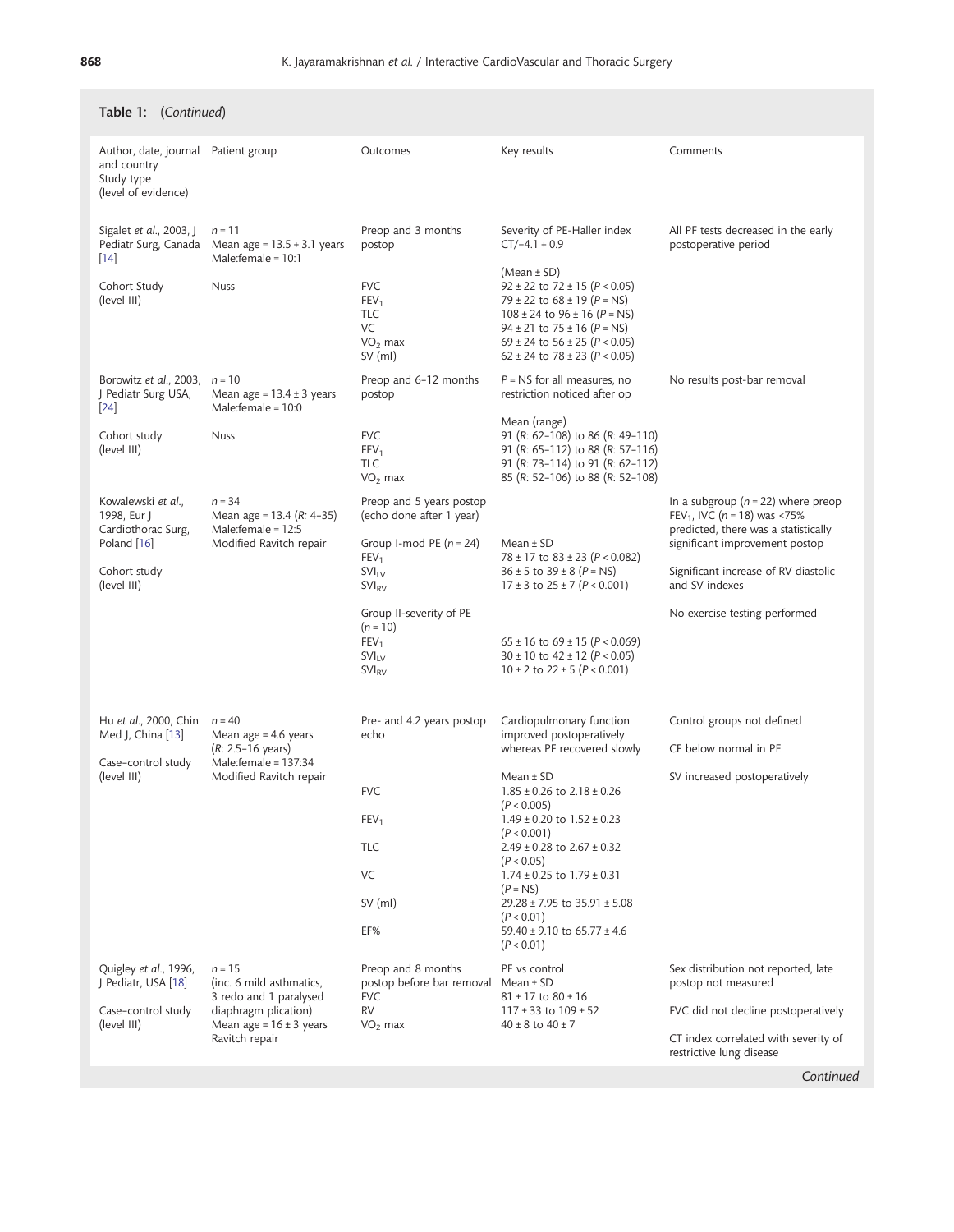| Table 1: (Continued)                                                                                           |                                                                                                                                                       |                                                                                                                                                                              |                                                                                                                                                                                                                                                                                                                                                                                                           |                                                                                                                                                                                 |  |
|----------------------------------------------------------------------------------------------------------------|-------------------------------------------------------------------------------------------------------------------------------------------------------|------------------------------------------------------------------------------------------------------------------------------------------------------------------------------|-----------------------------------------------------------------------------------------------------------------------------------------------------------------------------------------------------------------------------------------------------------------------------------------------------------------------------------------------------------------------------------------------------------|---------------------------------------------------------------------------------------------------------------------------------------------------------------------------------|--|
| Author, date, journal Patient group<br>and country<br>Study type<br>(level of evidence)                        |                                                                                                                                                       | Outcomes                                                                                                                                                                     | Key results                                                                                                                                                                                                                                                                                                                                                                                               | Comments                                                                                                                                                                        |  |
| Wynn et al., 1990, J<br>Thorac Cardiovasc<br>Surg, USA [22]<br>Case-control study<br>(level III)               | $n = 8$<br>Mean age $= 13.8$<br>$(R: 10-16)$ years<br>Male: female = $11:2$<br>Modified Ravitch repair                                                | Preop and 6-21 months<br>postop<br><b>FVC</b><br>FEV <sub>1</sub><br><b>TLC</b><br>$VO2$ max<br>$SV$ (ml)<br>Cardiac output<br>Cardiac index<br>Minute ventilation<br>Ve max | VC decreased postoperatively<br>Mean $±$ SD<br>$99 \pm 18$ to $89 \pm 18$ (P < 0.008)<br>$99 \pm 25$ to $78 \pm 38$ (P = NS)<br>$80 \pm 7$ to $73 \pm 4$ (P < 0.01)<br>$36 \pm 4$ to $38 \pm 8$ (P = NS)<br>$66 \pm 23$ to $70 \pm 24$ (P = NS)<br>$12 \pm 4$ to $13 \pm 5$ (P = NS)<br>$8 \pm 1$ to $8 \pm 2$ ( $P = NS$ )<br>$67 \pm 19$ to $76 \pm 28$ (P = NS)<br>$68 \pm 12$ to $79 \pm 30$ (P = NS) | Severity of PE not correlated with<br>cardiopulmonary tests<br>Small number<br>Exercise CF and exercise ventilation<br>showed no change<br>Operative process itself restrictive |  |
| Derveaux et al.,<br>1988, Eur Respir J,<br>Belgium [11]<br>Cohort study<br>(level III)                         | $n = 17$<br>Mean age = $11.9 \pm 5.5$ years<br>Male: $f$ emale = 3:1<br>Other: Baronofsky's<br>technique                                              | Preop and $12.2 \pm 3.7$ years<br>postop<br>FEV <sub>1</sub><br>VC                                                                                                           | Restriction of lung function<br>postoperatively<br>Mean $±$ SD<br>$88 \pm 17$ to $66 \pm 1$ (P < 0.001)<br>$89 \pm 10$ to $64 \pm 6$ (P < 0.001)                                                                                                                                                                                                                                                          | Restriction attributed to extra<br>pulmonary factors–the operation<br>itself                                                                                                    |  |
| Kaguraoka et al.,<br>1992, J Thorac<br>Cardiovasc Surg,<br>Japan $[12]$<br>Case-control study<br>(level III)   | $n = 22$<br>Mean age = $21.5 \pm 7.8$ years<br>Male:female = $17:5$<br>Other: sternal turn-over,<br>$n = 11$ and sterno-costal<br>elevation, $n = 11$ | Preop and 42 months<br>postop<br>FEV <sub>1</sub><br><b>TLC</b><br>VC<br><b>RV</b>                                                                                           | Surgery did not affect<br>respiratory function<br>Mean $±$ SD<br>$90 \pm 5$ to $89 \pm 5$ (P = NS)<br>$98 \pm 8$ to $94 \pm 9$ (P = NS)<br>$82 \pm 12$ to $85 \pm 8$ (P = NS)<br>$129 \pm 10$ to $114 \pm 16$ (P = NS)                                                                                                                                                                                    | VC decreased 2 months<br>postoperatively and recovered to<br>preop levels in 6 months                                                                                           |  |
| Morshuis et al.,<br>1994, Chest,<br>Netherlands [15]                                                           | $n = 152$<br>Mean age = $15.3 \pm 5.5$ years<br>Male: female = $4:1$                                                                                  | Pre- and postop $8.1 \pm 3.6$<br>$(R: 2.8 - 17.7)$ years                                                                                                                     | Restrictive impairment of PF<br>aggravated postoperatively                                                                                                                                                                                                                                                                                                                                                | Different numbers in postop<br>measurements                                                                                                                                     |  |
| Retrospective<br>analysis<br>(level III)                                                                       | Other: modified Daniel's<br>technique                                                                                                                 | FEV <sub>1</sub><br><b>TLC</b><br><b>RV</b>                                                                                                                                  | Mean $±$ SD<br>79 ± 15 to 73 ± 16 ( $P < 0.0001$ )<br>$84 \pm 12$ to 74 $\pm$ 12 (P < 0.0001)<br>$105 \pm 30$ to $84 \pm 20$ (P < 0.0001)                                                                                                                                                                                                                                                                 | No exercise testing performed                                                                                                                                                   |  |
| Morshuis et al.,<br>1994, J Thorac<br>Cardiovasc Surg,<br>Netherlands [25]<br>Cohort study<br>(level III)      | $n = 35$<br>Mean age = $17.9 \pm 5.6$ years<br>Male: female = $4:1$<br>Other: modified Daniel's<br>technique                                          | Pre- and 12 months<br>postop<br>FEV <sub>1</sub><br><b>TLC</b><br><b>RV</b><br>$VO2$ max                                                                                     | Increase of restrictive lung<br>function postoperatively<br>Mean $±$ SD<br>$84 \pm 18$ to $75 \pm 10$ (P < 0.0001)<br>$86 \pm 14$ to $77 \pm 5$ (P < 0.0001)<br>$103 \pm 26$ to $94 \pm 7$ ( $P < 0.0104$ )<br>$31 \pm 2$ to $34 + 8$ (P < 0.0035)                                                                                                                                                        | Increased SV response attributed to<br>higher work of breathing<br>Inconclusive study                                                                                           |  |
| Cahill et al., 1984,<br>J Pediatr Surg, USA<br>$\left[21\right]$<br>Prospective cohort<br>study<br>(level III) | $n = 14$<br>Mean age = $10.9$<br>$(R: 6-17)$ years<br>Surgical technique not<br>reported                                                              | Preop and 3-9 months<br>postop<br>TLC<br>VC<br>$VO2$ max                                                                                                                     | TLC improved. Exercise<br>performance improved<br>Mean $±$ SD<br>$3.2 \pm 1.1$ to $3.5 \pm 1.1$ (P < 0.02)<br>$2.5 \pm 1.0$ to $2.6 \pm 0.8$ (P = NS)<br>$1.3 \pm 0.4$ to $1.5 \pm 0.4$ (P < 0.01)                                                                                                                                                                                                        | Sex distribution not reported, patient<br>growth, technique of surgical repair<br>not taken into account in analysis                                                            |  |
| Orzalesi and Cook,<br>1965, J Pediatr, USA<br>$\left[10\right]$<br>Case-control study<br>(level III)           | $n = 5$<br>R: 5-18 years<br>Male:female = 1:1<br>Surgical technique not<br>reported                                                                   | Preop and 2-6 years<br>(mean = 5 years) postop<br><b>TLC</b><br>VC<br>RV                                                                                                     | TLC and VC decreased<br>significantly postop<br>Mean $±$ SD<br>$86 \pm 7$ to $78 \pm 7$ (P < 0.001)<br>$72 \pm 4$ to $72 \pm 9$ (P < 0.001)<br>$133 \pm 29$ to $102 \pm 31$ (P = NS)                                                                                                                                                                                                                      | Patient growth and technique of<br>surgical repair not taken into account<br>in analysis. No exercise testing                                                                   |  |

Continued